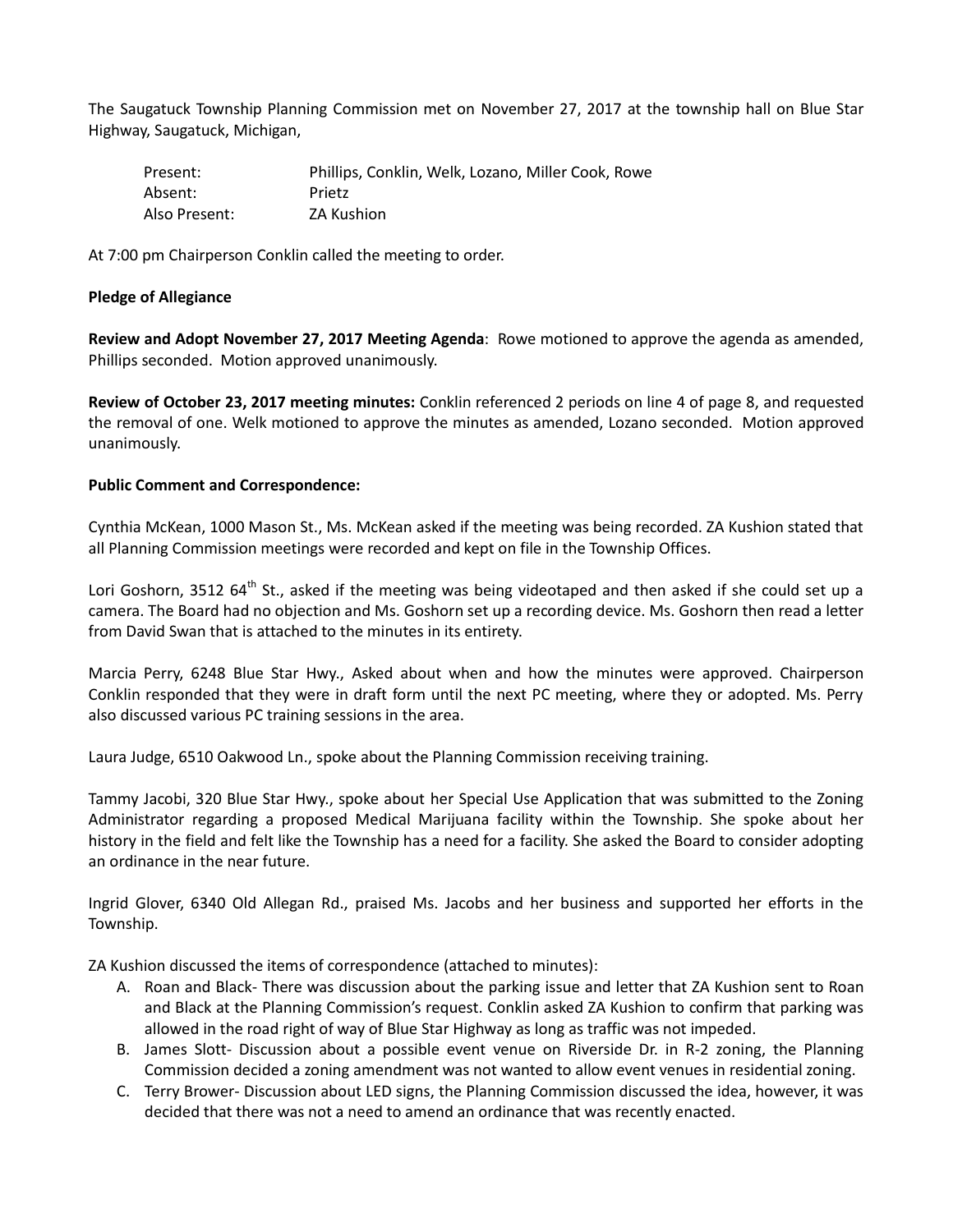- D. Top Grade- submitted without comment
- E. Jane and Larry Dickie-submitted without comment
- F. Dayle Harrison- submitted without comment

**Request for site plan review for a 9,600 Sq. ft. storage building, an 11,520 sq. ft. storage building, and a 3,840 sq. ft. office building, vacant property near NE corner of Blue Star and the Douglas Exit on 196, Al Blommaert, 03-20-021-025-00 and 03-20-021-026-00.** 

Al Blommaert presented the request to the Board. He stated that there would be mini storage buildings on the north end of the property with a building and garden center for a landscaping company to the south. ZA Kushion spoke about the conditions of approval and read them to the Planning Commission. There was some discussion amongst the board as to the uses on site and discussion on outside storage.

Rowe Motioned to approve the Site Plan review subject to the 8 conditions listed in ZA Kushion's memo to the Board, Miller Cook seconded. Motion approved unanimously.

**Board Discussion:** Some discussion on the date and time of the December meeting, ZA Kushion stated he would be in contact and that it would be posted on the website.

Rowe motioned to adjourn at 8:00 pm, Miller Cook seconded. Motion approved unanimously.

**Next Planning Commission Meeting:** The next Planning Commission meeting will be on December 18, 2017.

\_\_\_\_\_\_\_\_\_\_\_\_\_\_\_\_\_\_\_\_\_\_\_\_\_\_\_\_\_\_\_ Steve Kushion, Recording Secretary

- **1. Motion to approve the agenda of the November 27, 2017 Planning Commission meeting. Rowe motioned, Phillips seconded. Motion approved unanimously.**
- **2. Motion to approve the amended minutes of the October 23, 2017 Planning Commission meeting. Welk motioned, Lozano seconded. Motion approved unanimously.**
- **3. Motion to approve a Request for Site Plan Review for a 9,600 sq ft storage building, an 11,520 sq ft storage building and a 3,840 sq ft office building, vacant property near NE corner of Blue Star Highway and the Douglas Exit on I-196, 03-20-021-025-00 and 03-20-021-026-00 with the following conditions-**
- 1. Building and site lighting must be approved by the Zoning Administrator before installation.
- 2. Install landscaping as proposed on page 3 of 5 as submitted by Focus Engineering before a Certificate of Occupancy is given for the new construction on site.
- 3. Allegan County Soil Erosion permit submitted to the Zoning Administrator before any earthwork commences on site.
- 4. Review of Utility plan and stormwater detention by Saugatuck Township engineer before issuance of a Building Permit, to be paid for by the developer.
- 5. Saugatuck Township Fire Department review is required before issuance of a building permit.
- 6. Uses on the property must be a "use by right" in the light industrial zoning district.
- 7. The developer shall not allow the storage of hazardous materials, waste, fuels, salts, or any other chemicals on site except for fertilizers in conjunction with the proposed "Garden Center".
- 8. No outside storage shall be allowed outside of the mini-storage portion of the site.

Rowe motioned, Miller Cook seconded. Motion approved unanimously.